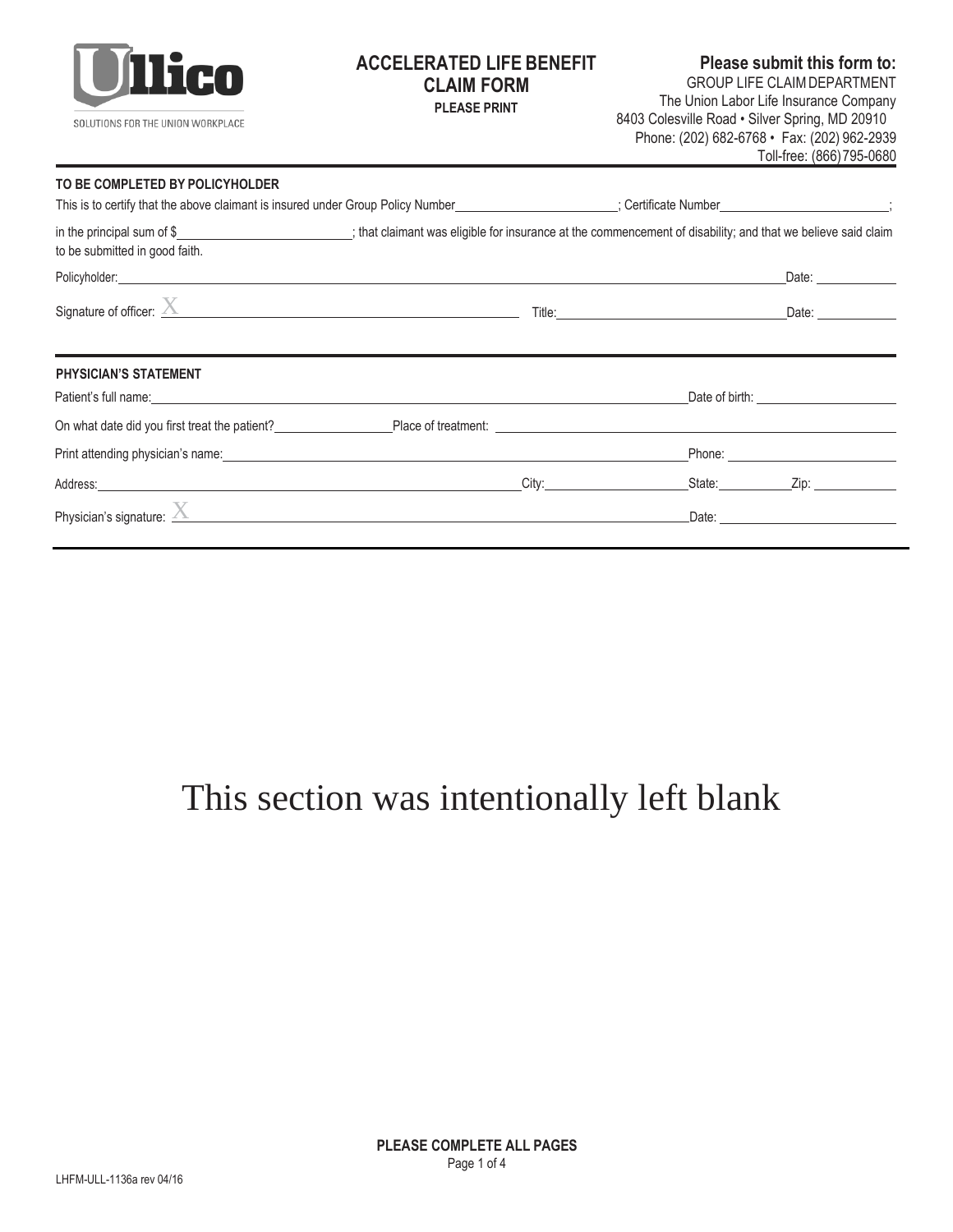

#### **FRAUD NOTICE:**

**California:** For your protection California Law requires the following to appear on this form: Any person who knowingly presents false or fraudulent claim for the payment of a loss is guilty of a crime and may be subject to fines and confinement in state prison.

**Colorado:** It is unlawful to knowingly provide false, incomplete or misleading facts or information to an insurance company for the purpose of defrauding or attempting to defraud the company. Penalties may include imprisonment, fines, denial of insurance, and civil damages. Any insurance company or agent of an insurance company who knowingly provides false, incomplete, or misleading facts or information to a policyholder or claimant for the purpose of defrauding or attempting to defraud the policyholder or claimant with regard to a settlement or award payable from insurance proceeds shall be reported to the Colorado division of insurance within the department of regulatory agencies.

**District of Columbia:** WARNING: It is a crime to provide false or misleading information to an insurer for the purpose of defrauding the insurer or any other person. Penalties include imprisonment and/or fines. In addition, an insurer may deny insurance benefits if false information materially related to a claim was provided by the applicant.

**Florida:** Any person who knowingly and with intent to injure, defraud, or deceive any insurer files a statement of claim or an application containing any false, incomplete, or misleading information is guilty of a felony of the third degree.

**Louisiana:** Any person who knowingly presents a false or fraudulent claim for payment of a loss or benefit or knowingly presents false information in an application for insurance is guilty of a crime and may be subject to fines and confinement in prison.

**Maryland:** Any person who knowingly or willfully presents a false or fraudulent claim for payment of a loss or benefit or who knowingly or willfully presents false information in an application for insurance is guilty of a crime and may be subject to fines and confinement in prison.

N**ew Jersey:** Any person who knowingly files a statement of claim containing any false or misleading information is subject to criminal and civil penalties.

**New York:** Any person who knowingly and with intent to defraud any insurance company or other person files an application for insurance or statement of claim containing any materially false information, or conceals for the purpose of misleading, information concerning any fact material thereto, commits a fraudulent insurance act, which is a crime, and shall also be subject to a civil penalty not to exceed five thousand dollars and the stated value of the claim for each such violation.

**Pennsylvania:** Any person who knowingly and with intent to defraud any insurance company or other person files an application for insurance or statement of claim containing any materially false information or conceals for the purpose of misleading, information concerning any fact material thereto commits a fraudulent insurance act, which is a crime and subjects such person to criminal and civil penalties.

**Rhode Island:** Any person who knowingly presents a false or fraudulent claim for payment of a loss or benefit or knowingly presents false information in an application for insurance is guilty of a crime and may be subject to fines and confinement in prison.

**Washington:** It is a crime to knowingly provide false, incomplete, or misleading information to an insurance company for the purpose of defrauding the company. Penalties include imprisonment, fines, and denial of insurance benefits.

**For all other states:** WARNING: Any person, acting alone or in concert with another, who knowingly and with intent to defraud, injure, or deceive any insurance company submits a claim or application containing any false, deceptive, incomplete or misleading information may be committing a fraudulent insurance act which is a crime and may subject such person to criminal or civil penalties or denial ofbenefits.

I attest that I have reviewed, understand and acknowledge the fraud warning(s).

Member or Claimant's signature: X Date: Date: Date: Date: Date: Date: Date: Date: Date: Date: Date: Date: Date: Date: Date: Date: Date: Date: Date: Date: Date: Date: Date: Date: Date: Date: Date: Date: Date: Date: Date: Da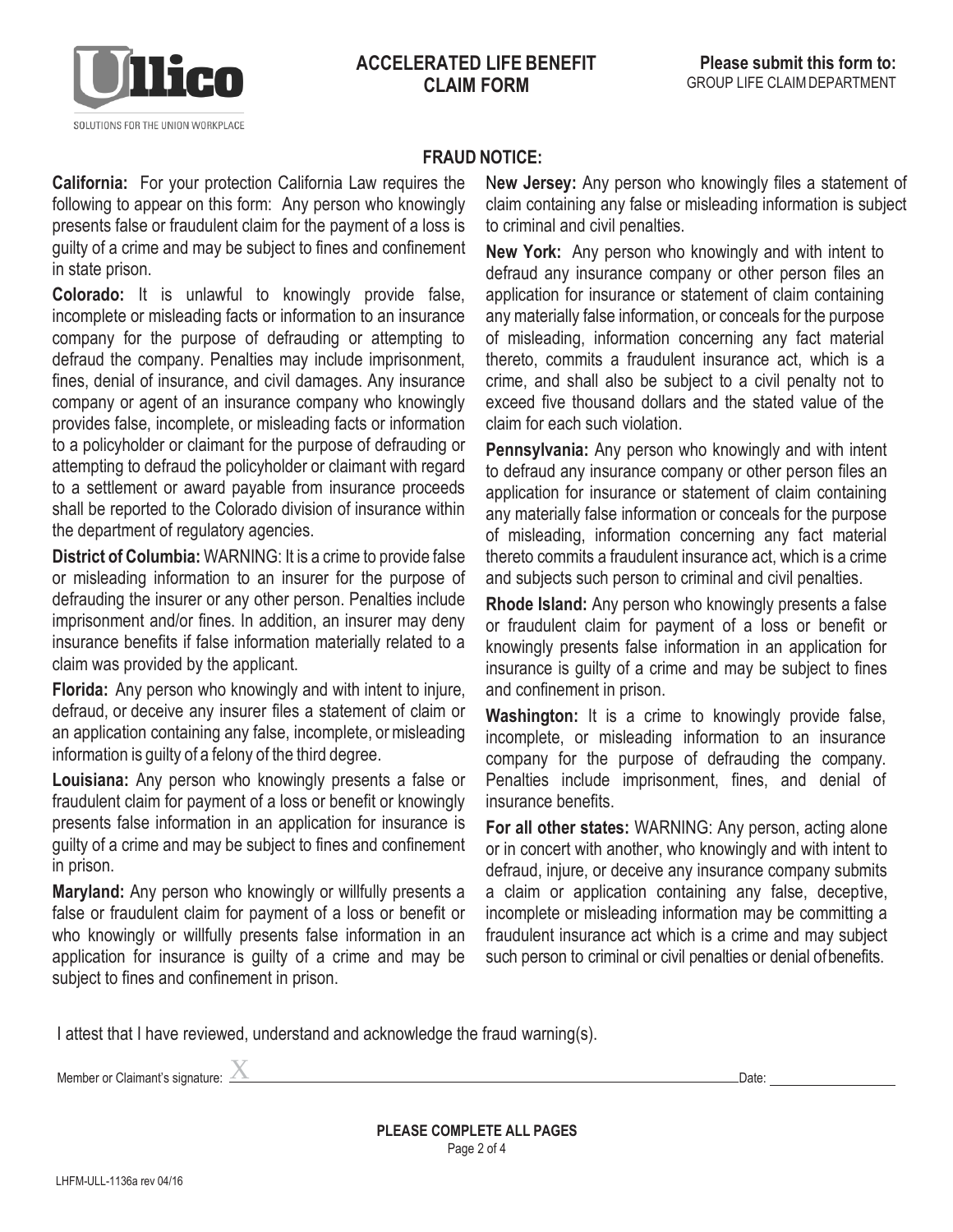

#### **ACCELERATED LIFE BENEFIT CLAIM FORM**

#### **Please make certain that all pertinent questions are answered and the proper supporting documents are included before forwarding claim to avoid unnecessary delay in processing the claim.**

| Full name: experience and the state of the state of the state of the state of the state of the state of the state of the state of the state of the state of the state of the state of the state of the state of the state of t | SSN:                                                                                                                                                                                                                           |  |                         |
|--------------------------------------------------------------------------------------------------------------------------------------------------------------------------------------------------------------------------------|--------------------------------------------------------------------------------------------------------------------------------------------------------------------------------------------------------------------------------|--|-------------------------|
| Address: Note that the contract of the contract of the contract of the contract of the contract of the contract of the contract of the contract of the contract of the contract of the contract of the contract of the contrac | City: the contract of the contract of the contract of the contract of the contract of the contract of the contract of the contract of the contract of the contract of the contract of the contract of the contract of the cont |  | State: <u>Zip:</u> Zip: |
|                                                                                                                                                                                                                                |                                                                                                                                                                                                                                |  |                         |
| Employer's address: example and the contract of the contract of the contract of the contract of the contract of the contract of the contract of the contract of the contract of the contract of the contract of the contract o |                                                                                                                                                                                                                                |  | State: <u>Zip:</u> Zip: |
| Occupation: <u>contract and contract and contract and contract and contract and contract and contract of the set</u>                                                                                                           | Last day worked: University of the state of the state of the state of the state of the state of the state of the state of the state of the state of the state of the state of the state of the state of the state of the state |  |                         |
| Name of physician: Name of physician:                                                                                                                                                                                          | Date of first treatment by a physician:                                                                                                                                                                                        |  |                         |
|                                                                                                                                                                                                                                | City: <b>City:</b>                                                                                                                                                                                                             |  | State: <u>Zip:</u> Zip: |
|                                                                                                                                                                                                                                |                                                                                                                                                                                                                                |  |                         |

### **ULLICO BENEFICIARY ASSET ACCOUNT\***

#### **If your insurance benefit is \$10,000 or more, please complete this section.**

You may select from the two options below to receive your benefit payments. If you choose the Beneficiary Asset Account, The Union Labor Life Insurance Company will open a free, interest-bearing Ullico Beneficiary Asset Account in your name. The free drafts and a description of this service will be sent to you upon approval of this claim. Some of the features include:

**Safety –** The full amount in the Account, including interest earned, is completely guaranteed by The Union Labor Life Insurance Company.

**Competitive –** The Account earns a competitive interest rate. Interest is compounded daily and credited monthly to your account. Go to **[www.Ullico.com/BeneficiaryAssetAccount](http://www.ullico.com/BeneficiaryAssetAccount)** for the current interest rate and further information.

**Convenient –** You may immediately withdraw amounts as large as the entire account balance. There is no limit to the number of drafts you can write each month, as long as their combined total does not exceed your account balance.

**Free –** There are no monthly service fees, closing fees, or draft charges.

**Full-Service –** Toll-free telephone access to specially trained Customer Service Representatives is available.

**Account Statements -** You will receive monthly statements of transactions showing withdrawals, interest credited, applicable rate(s) of interest and any other activity. Cancelled drafts will be retained by State Street Bank and Trust Company. Copies of cancelled drafts can be obtained by contacting Customer Service at (877) 849-0030 (customer code 359).